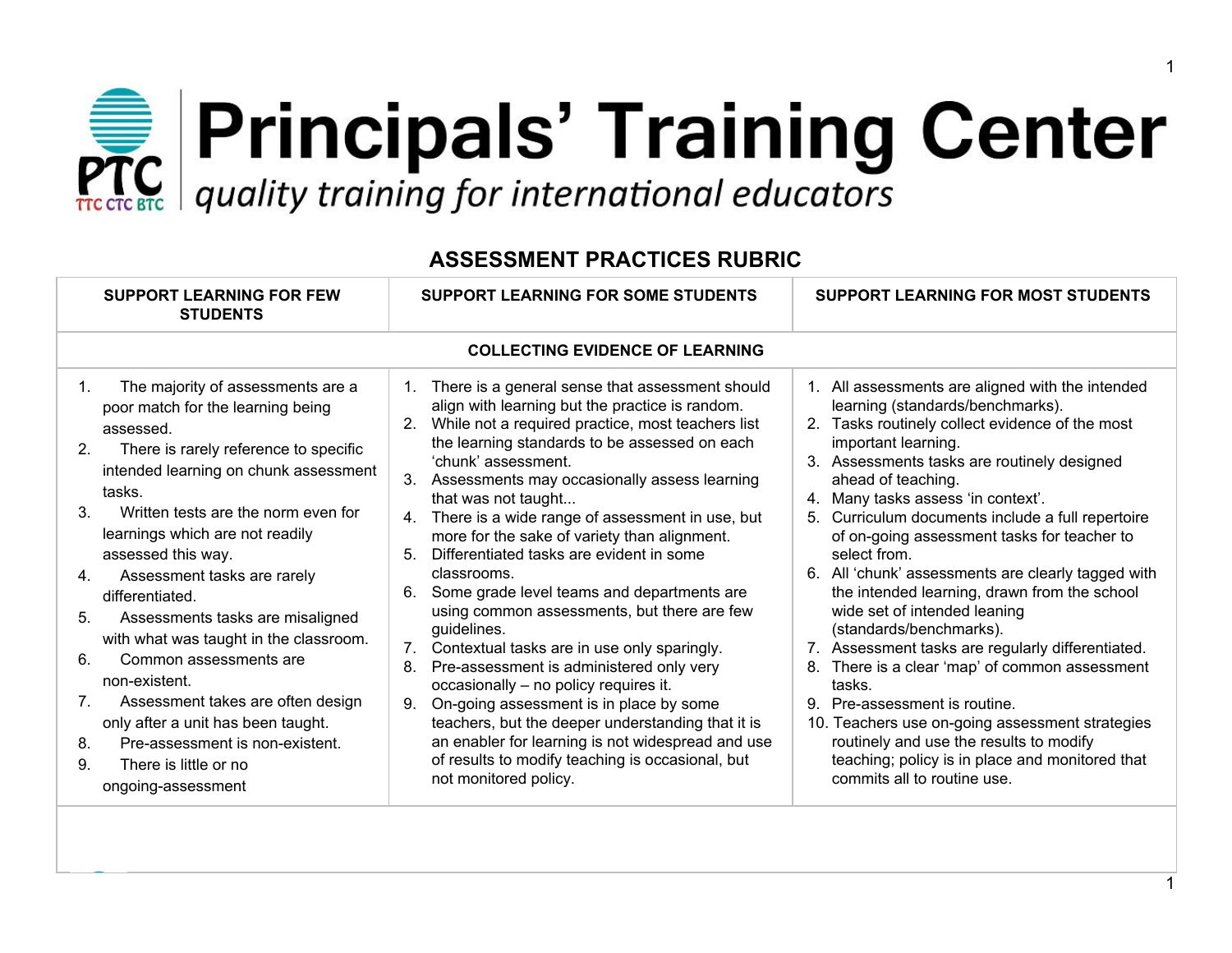| <b>FEEDBACK TO LEARNERS</b>                                                                                                                                                                                                                                                                                                                                                       |                                                                                                                                                                                                                                                                                                                                                                                                                                                                                                                                           |                                                                                                                                                                                                                                                                                                                                                                                                                                                                                                                                                                            |  |  |
|-----------------------------------------------------------------------------------------------------------------------------------------------------------------------------------------------------------------------------------------------------------------------------------------------------------------------------------------------------------------------------------|-------------------------------------------------------------------------------------------------------------------------------------------------------------------------------------------------------------------------------------------------------------------------------------------------------------------------------------------------------------------------------------------------------------------------------------------------------------------------------------------------------------------------------------------|----------------------------------------------------------------------------------------------------------------------------------------------------------------------------------------------------------------------------------------------------------------------------------------------------------------------------------------------------------------------------------------------------------------------------------------------------------------------------------------------------------------------------------------------------------------------------|--|--|
| There are no protocols guiding the<br>timing, type of required use of feedback.<br>2. Assessment is viewed largely as a way<br>to audit learning, not as an improvement<br>process.<br>Grades are viewed as adequate<br>3.<br>feedback for most learning.<br>School structures are rigid and may be<br><sup>4.</sup><br>an obstacle to students being able to act<br>on feedback. | 1. The role of feedback is understood by some.<br>2. Some protocols are in place to guide its use.<br>3. A suggested time frame for the return of work may<br>be in place.<br>4. Some teachers may be recording anecdotal<br>evidence from their informal feedback.<br>5. There may be a list of suggested ways of offering<br>feedback.<br>6. Grades are often a preferred form of feedback, with<br>other forms used at teacher discretion.<br>7. School structures are moderately flexible to allow<br>for students to act on feedback | 1. There are clear protocols guiding the timing<br>and type of required feedback.<br>Clear guidelines for the return of work are in<br>2.<br>place.<br>Teachers fully understand that learning cannot<br>З.<br>happen without feedback.<br>Learners are consistently given feedback they<br>4.<br>can act on and are permitted by policy to do so<br><b>WITHOUT PENALTY.</b><br>Feedback is at the center of the discussions<br>$5^{\circ}$<br>about improving assessment.<br>School structures are designed to ensure that<br>6.<br>students are able to act on feedback. |  |  |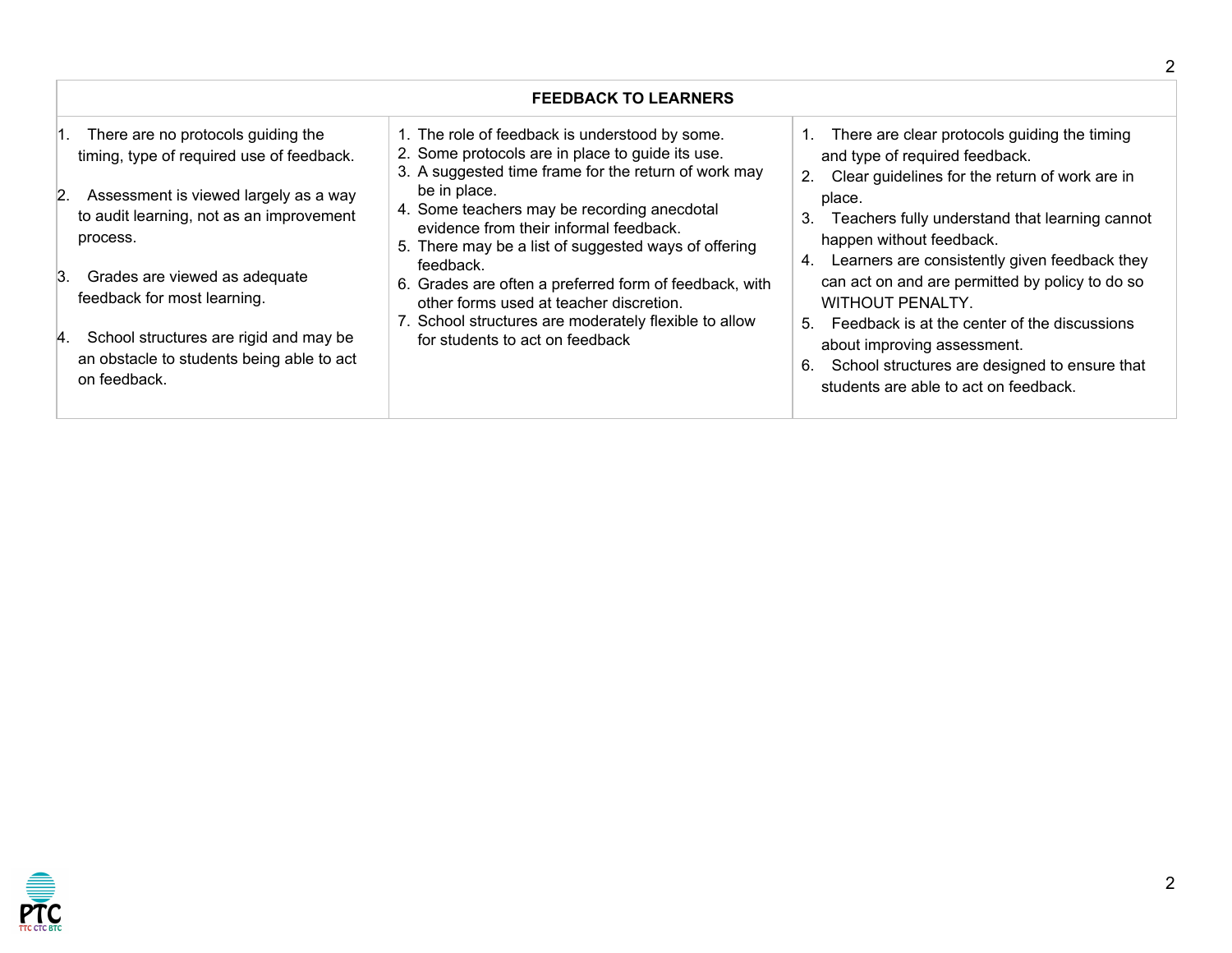|                                              | <b>SUPPORT LEARNING FOR FEW STUDENTS</b>                                                                                                                                                                                                                                                                                                                                                                                                                                                                                                                                                   | <b>SUPPORT LEARNING FOR SOME STUDENTS</b>                                                                                                                                                                                                                                                                                                                                                                                                                                                                                                                                                                                                                                                                                                                                                                                                                                                                            | <b>SUPPORT LEARNING FOR MOST</b><br><b>STUDENTS</b>                                                                                                                                                                                                                                                                                                                                                                                                                                                                                                                                                                                                                                                                                                                                                                                                                                                                                                                                                   |  |  |
|----------------------------------------------|--------------------------------------------------------------------------------------------------------------------------------------------------------------------------------------------------------------------------------------------------------------------------------------------------------------------------------------------------------------------------------------------------------------------------------------------------------------------------------------------------------------------------------------------------------------------------------------------|----------------------------------------------------------------------------------------------------------------------------------------------------------------------------------------------------------------------------------------------------------------------------------------------------------------------------------------------------------------------------------------------------------------------------------------------------------------------------------------------------------------------------------------------------------------------------------------------------------------------------------------------------------------------------------------------------------------------------------------------------------------------------------------------------------------------------------------------------------------------------------------------------------------------|-------------------------------------------------------------------------------------------------------------------------------------------------------------------------------------------------------------------------------------------------------------------------------------------------------------------------------------------------------------------------------------------------------------------------------------------------------------------------------------------------------------------------------------------------------------------------------------------------------------------------------------------------------------------------------------------------------------------------------------------------------------------------------------------------------------------------------------------------------------------------------------------------------------------------------------------------------------------------------------------------------|--|--|
| <b>EVALUATING EVIDENCE</b>                   |                                                                                                                                                                                                                                                                                                                                                                                                                                                                                                                                                                                            |                                                                                                                                                                                                                                                                                                                                                                                                                                                                                                                                                                                                                                                                                                                                                                                                                                                                                                                      |                                                                                                                                                                                                                                                                                                                                                                                                                                                                                                                                                                                                                                                                                                                                                                                                                                                                                                                                                                                                       |  |  |
| 1.<br>2.<br>3.<br>4.<br>5.<br>6.<br>7.<br>8. | Learners typically are unaware of<br>learning expectations.<br>Learners are heavily reliant on teachers<br>to know if and to what extent they are<br>learning.<br>Teachers use their own criteria to<br>determine 'grades'.<br>Grade averaging and the use of zeros<br>are widespread.<br>Although there is a school-wide grading<br>scheme, there is no common<br>understanding of what each grade<br>represents<br>Only academic, easy to assess learning<br>is evaluated.<br>'No second chances' is the predominant<br>theme.<br>'Penalty' is a strong part of the<br>assessment ethos. | Many teachers use criteria and rubrics, but<br>1.<br>there are no school wide guidelines.<br>Self-assessment is occasionally a feature on<br>2 <sub>1</sub><br>tasks.<br>Exemplars are inn use but there is<br>3.<br>disagreement about whether they stifle<br>creativity.<br>Department and grade level teams have<br>4.<br>established some guidelines for what grades<br>mean.<br>Individual teaches may give learners 'second<br>5.<br>chances' but there are no guidelines,<br>Many learners would say that teachers are<br>6.<br>pretty much in charge of the evaluation process.<br>Most of the learning evaluated is based in the<br>7 <sub>1</sub><br>curricular standards.<br>8.<br>Learners occasionally have second<br>opportunities to show their learning, but it is not<br>routine.<br>There is a sense that learning is less<br>9.<br>successful in a culture of penalty, but practice is<br>random. | Learners are fully aware of what is expected of<br>1.<br>them.<br>2.<br>Learners are full participants in the evaluation<br>process.<br>Exemplars, rubrics and criteria are in routine<br>3 <sub>1</sub><br>use and given to students ahead of teaching.<br>There are shared rubrics for trans disciplinary<br>4.<br>outcomes.<br>5 <sub>1</sub><br>There are clear guidelines on what is meant by<br>each 'grade' and continual examination of work<br>products and processes to refresh<br>understanding.<br>6.<br>There is no grade averaging or use of zeros in<br>grading.<br>There is as much emphasis student<br>7 <sub>1</sub><br>dispositions as on academic learning.<br>8.<br>Self-assessment is a standard, required feature<br>for all assessment.<br>Evaluation is ALWAYS criteria-based -<br>9.<br>comparing learning to the curricular standards.<br>10. Learners routinely, by policy, have second and<br>third opportunities to show evidence of their<br>learning WITHOUT PENALTY. |  |  |



3